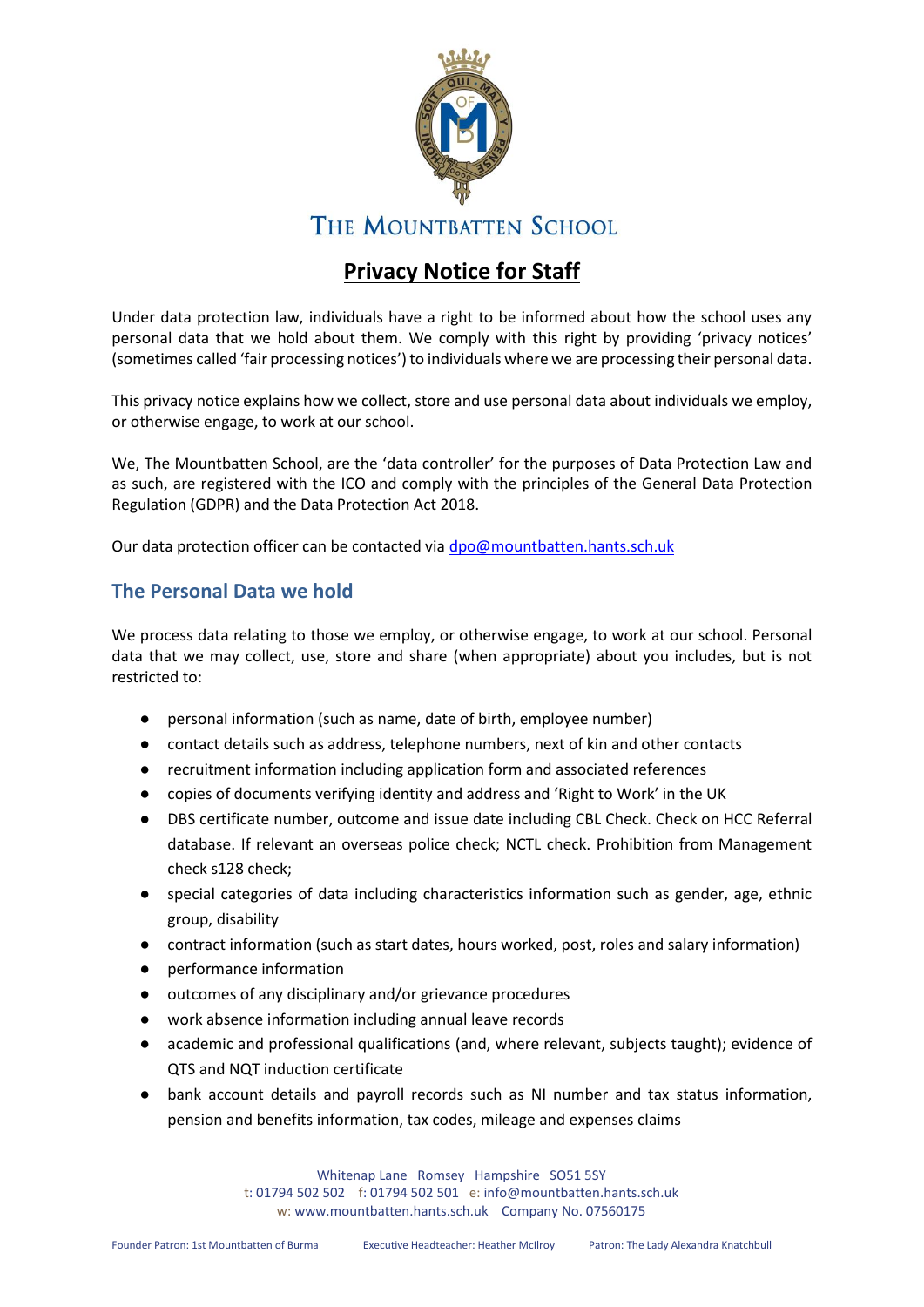- transport information (details of car, insurance and where post requires copy of driving licence)
- Photographs
- CCTV footage
- Data about your use of the school's information and communications system

From time to time we may also get additional information such as:

● Travel documentation (passport and EHIC information)

We may also collect, store and use information about you that falls into "special categories" of more sensitive personal data. This includes information about (where applicable):

- Race, ethnicity, religious beliefs, sexual orientation
- Health including any medical conditions and sickness records
- Trade union membership

### **Why we collect and use this information**

The purpose of processing this data is to help us run the school, including to:

- Enable you to be paid
- Facilitate safe recruitment, as part of our safeguarding obligations towards students
- Support effective performance management
- Allow better financial modelling and planning
- Enable ethnicity and disability monitoring
- Improve the management of workforce data across the sector
- Support the work of the School Teachers' Review Body
- Contact staff or their next of kin in case of emergency
- Facilitate certain educational visits
- To protect staff welfare and carry out safeguarding activities

# **The lawful basis on which we use this information**

We only collect and use personal information about you when the law allows us to. Most commonly, we use it where we need to:

- Fulfil a contract we have entered into with you
- Comply with a legal obligation
- Carry out a task in the public interest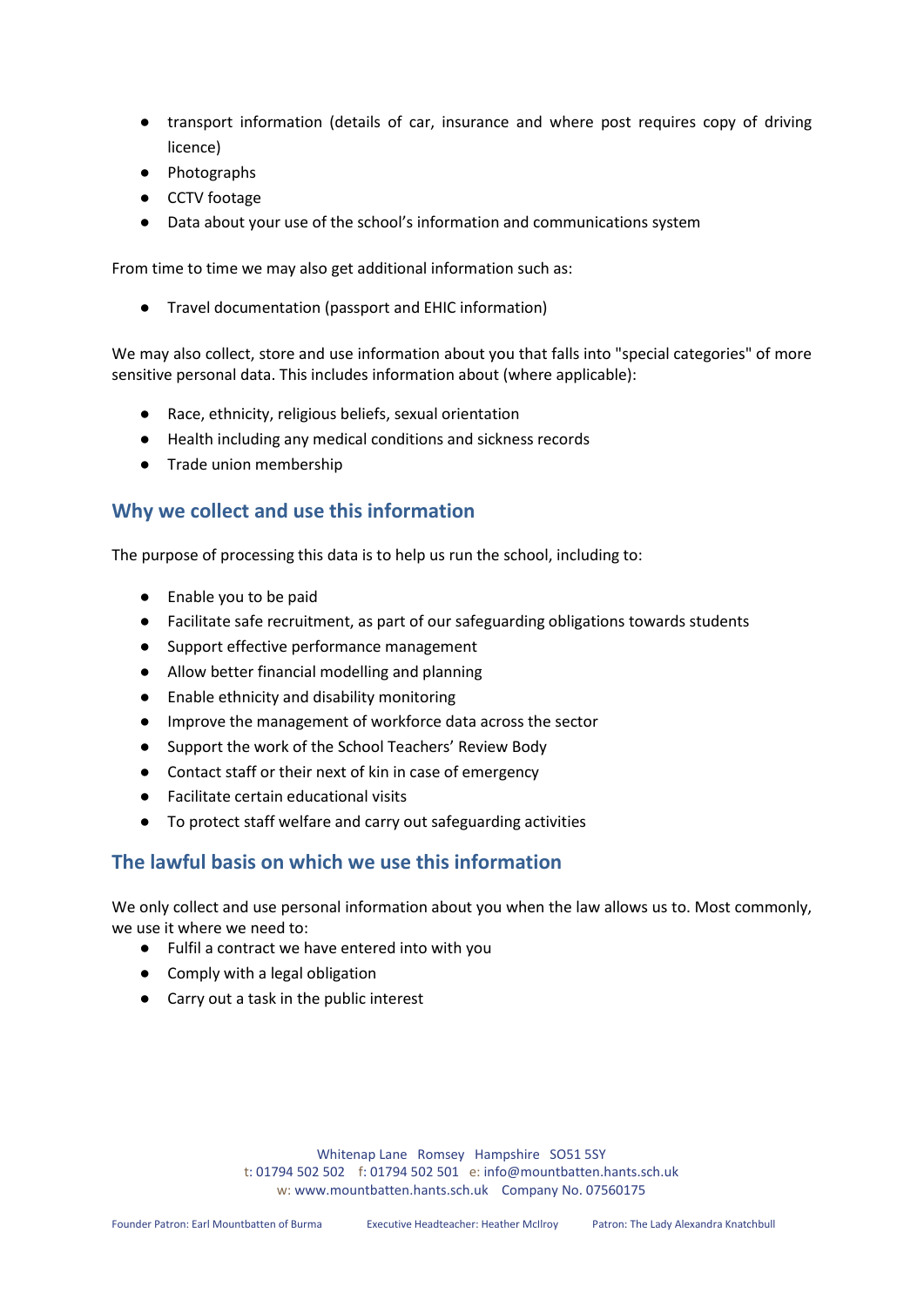General Data Protection Regulations

- Article  $6(1)(e)$  the processing is necessary for the performance of a task carried out in the public interest or in the exercise of official authority vested in the controller.
- Article  $9(2)(g)$  the processing is necessary for reasons of substantial public interest.
- Article 6(1)(f) the processing is necessary for the purposes of the legitimate interest of the controller

Less commonly, we may also use personal information about you where:

- You have given us consent to use it in a certain way
- We need to protect your vital interests (or someone else's interests)

Where you have provided us with consent to use your data, you may withdraw this consent at any time. We will make this clear when requesting your consent, and explain how you go about withdrawing consent if you wish to do so.

Some of the reasons listed above for collecting and using personal information about you overlap, and there may be several grounds which justify the school's use of your data.

### **Collecting this information**

While the majority of information we collect from you is mandatory, there is some information that you can choose whether or not to provide to us.

Whenever we seek to collect information from you, we make it clear whether you must provide this information (and if so, what the possible consequences are of not complying), or whether you have a choice.

### **Storing this data**

We create and maintain an employment file for each staff member. The information contained in this file is kept secure and is only used for purposes directly relevant to your employment.

Once your employment with us has ended, we will retain this file and delete the information in it in accordance with our Record Retention Schedule.

### **Who we share this information with**

We do not share information about you with any third party without your consent unless the law and our policies allow us to do so.

Where it is legally required, or necessary (and it complies with data protection law) we may share personal information about you with:

● Our local authority – to meet our legal obligations to share certain information with it, such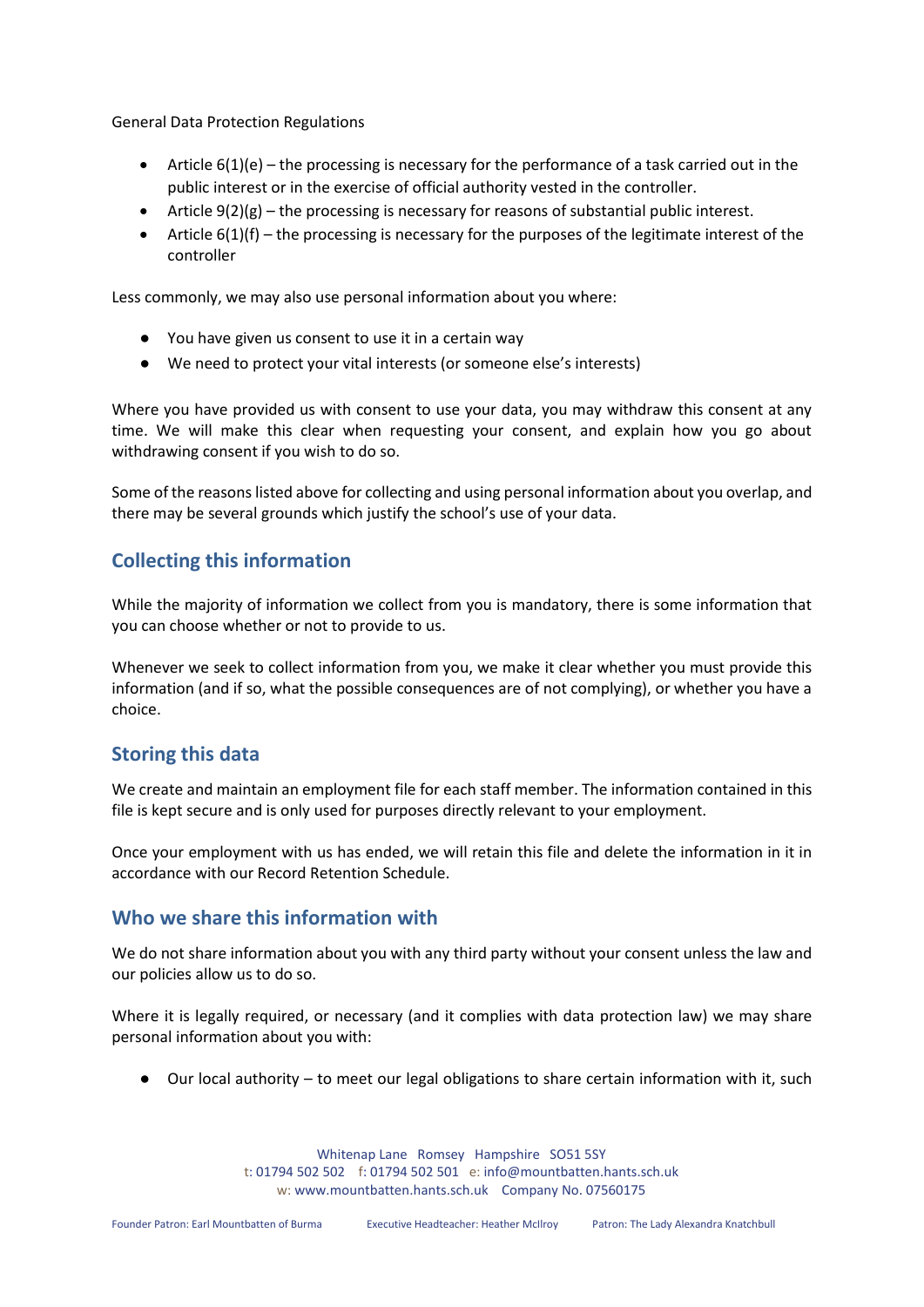as safeguarding concerns

- The Department for Education
- Your family or representatives
- Educators and examining bodies
- Our regulator, Ofsted
- Suppliers and service providers to enable them to provide the service we have contracted them for, such as payroll
- Financial organisations and Pension Bodies
- Central and local government
- HMRC
- Our auditors
- Trade unions and associations
- Health authorities
- Security organisations
- Occupational Health
- **NHS**
- Professional advisors and consultants
- Police forces, courts, tribunals
- Professional bodies
- Other staff members for emergency contact reasons

In addition, we sometimes share information with:

● Tour operators associated with school trips

# **Transferring data internationally**

Where we transfer personal data to a country or territory outside the European Economic Area, we will do so in accordance with data protection law.

### **Data collection requirements:**

The DfE collects and processes personal data relating to those employed by schools (including Multi Academy Trusts) and local authorities that work in state funded schools (including all maintained schools, all academies and free schools and all special schools including Pupil Referral Units and Alternative Provision). All state funded schools are required to make a census submission because it is a statutory return under sections 113 and 114 of the Education Act 2005

To find out more about the data collection requirements placed on us by the Department for Education including the data that we share with them, go to [https://www.gov.uk/education/data](https://www.gov.uk/education/data-collection-and-censuses-for-schools)[collection-and-censuses-for-schools.](https://www.gov.uk/education/data-collection-and-censuses-for-schools)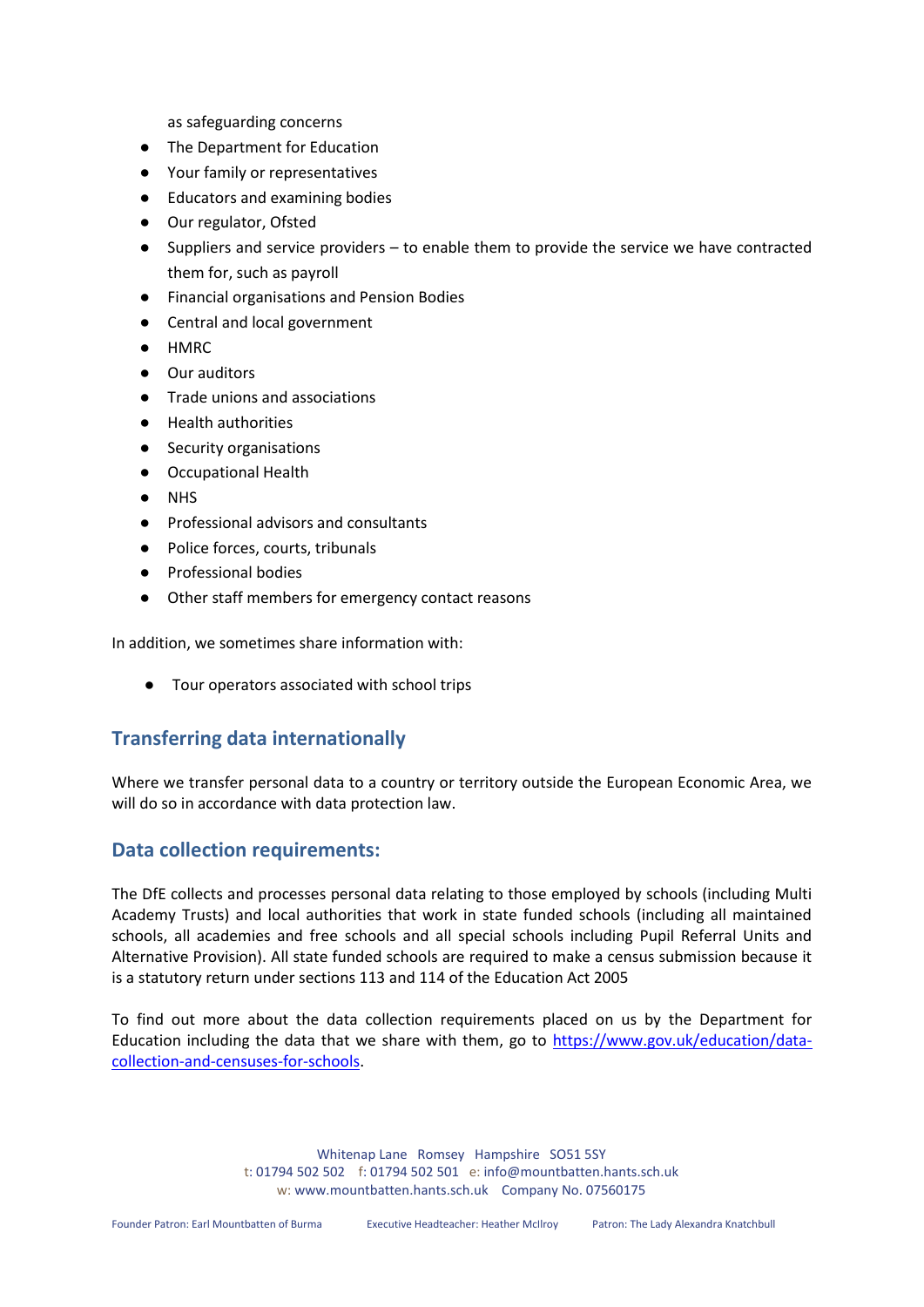The department may share information about school employees with third parties who promote the education or well-being of children or the effective deployment of school staff in England by:

- conducting research or analysis
- producing statistics
- providing information, advice or guidance

The department has robust processes in place to ensure that the confidentiality of personal data is maintained and there are stringent controls in place regarding access to it and its use. Decisions on whether DfE releases personal data to third parties are subject to a strict approval process and based on a detailed assessment of:

- who is requesting the data
- the purpose for which it is required
- the level and sensitivity of data requested; and
- the arrangements in place to securely store and handle the data

To be granted access to school workforce information, organisations must comply with its strict terms and conditions covering the confidentiality and handling of the data, security arrangements and retention and use of the data.

For more information about the department's data sharing process, please visit: <https://www.gov.uk/data-protection-how-we-collect-and-share-research-data>

To contact the department:<https://www.gov.uk/contact-dfe>

#### **Requesting access to your personal data**

Under data protection legislation, you have the right to request access to information about you that we hold.

#### **How to access personal information we hold about you**

Individuals have a right to make a 'subject access request' (SAR) to gain access to personal information that the school holds about them.

If you make a SAR and if we do hold information about you, we will:

- Give you a description of it
- Tell you why we are holding and processing it, and how long we will keep it for
- Explain where we got it from, if not from you
- Tell you who it has been, or will be, shared with
- Let you know whether any automated decision-making is being applied to the data, and any consequences of this
- Give you a copy of the information in an intelligible form